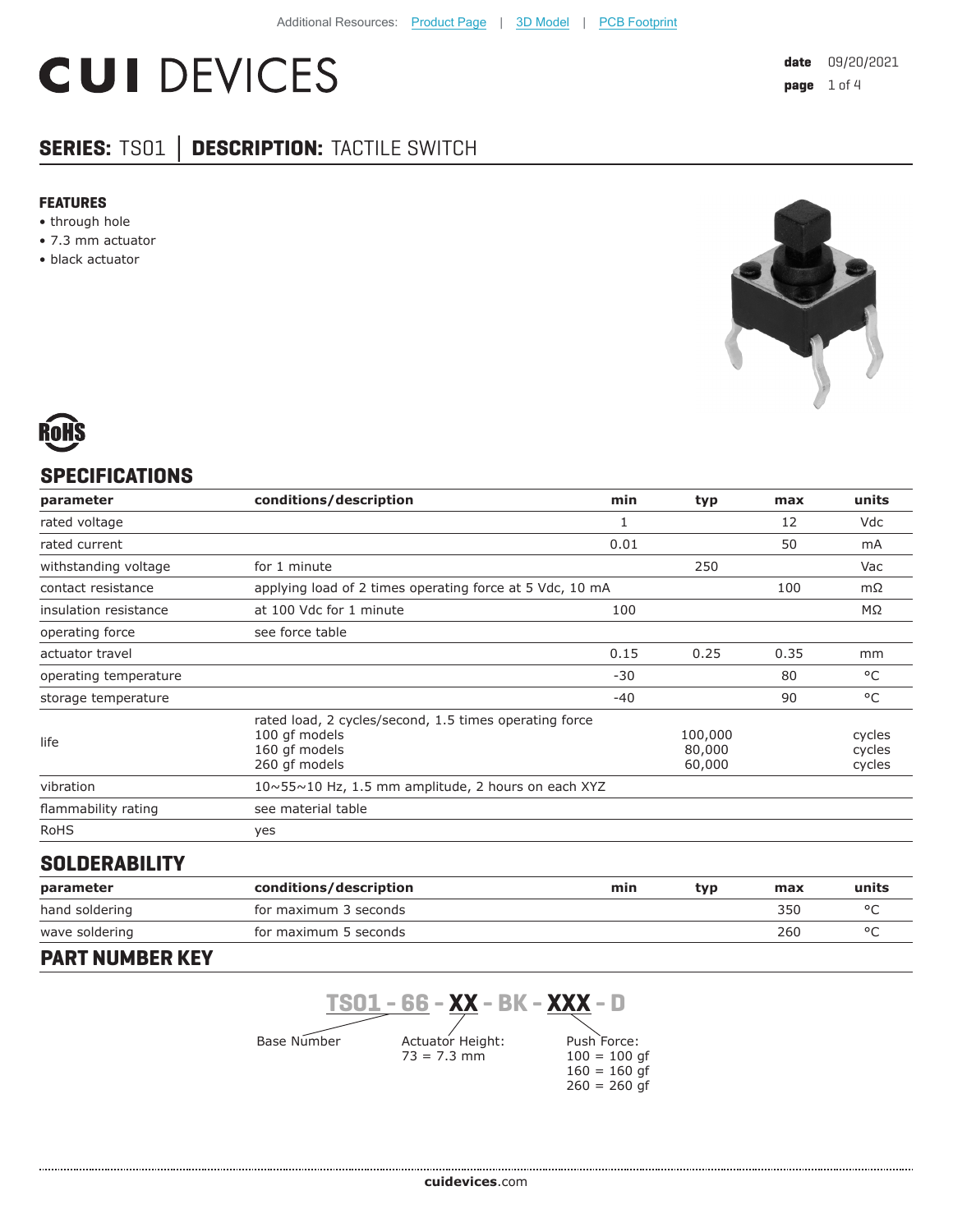#### **CUI Devices │ SERIES:** TS01 **│ DESCRIPTION:** TACTILE SWITCH **date** 09/20/2021**│ page** 2 of 4

ITEM DESCRIPTION MATERIAL PLATING/COLOR

1 terminals brass silver

## **MECHANICAL DRAWING**

units: mm tolerance: ±0.2 mm unless otherwise noted

5

 $\overline{4}$ 

3

 $\overline{2}$ 

1



| Operting Force Table |                 |                  |  |  |  |
|----------------------|-----------------|------------------|--|--|--|
| Model                | Press Force (N) | Return Force (N) |  |  |  |
| 100                  | $1.0 \pm 0.3$   | > 0.2            |  |  |  |
| 160                  | $1.6 \pm 0.5$   | > 0.2            |  |  |  |
| 260                  | $2.6 \pm 0.5$   | > 0.2            |  |  |  |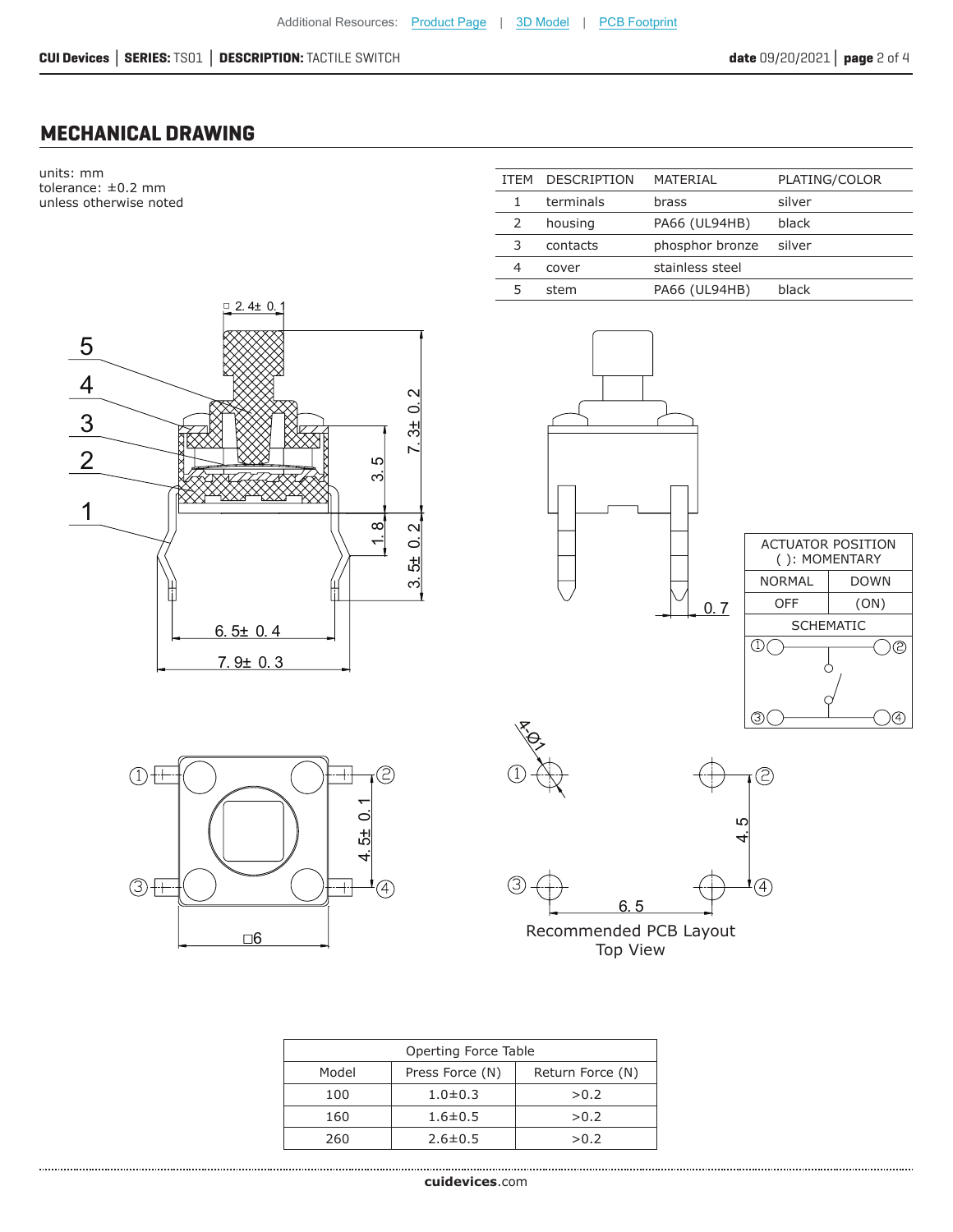#### **CUI Devices │ SERIES:** TS01 **│ DESCRIPTION:** TACTILE SWITCH **date** 09/20/2021**│ page** 3 of 4

## **PACKAGING**

units: mm

Bag Size: 190 x 160 mm Carton Box Size: 445 x 350 x 280 mm Bag QTY: 1,000 pcs per box Carton Box QTY: 60,000 pcs per bag